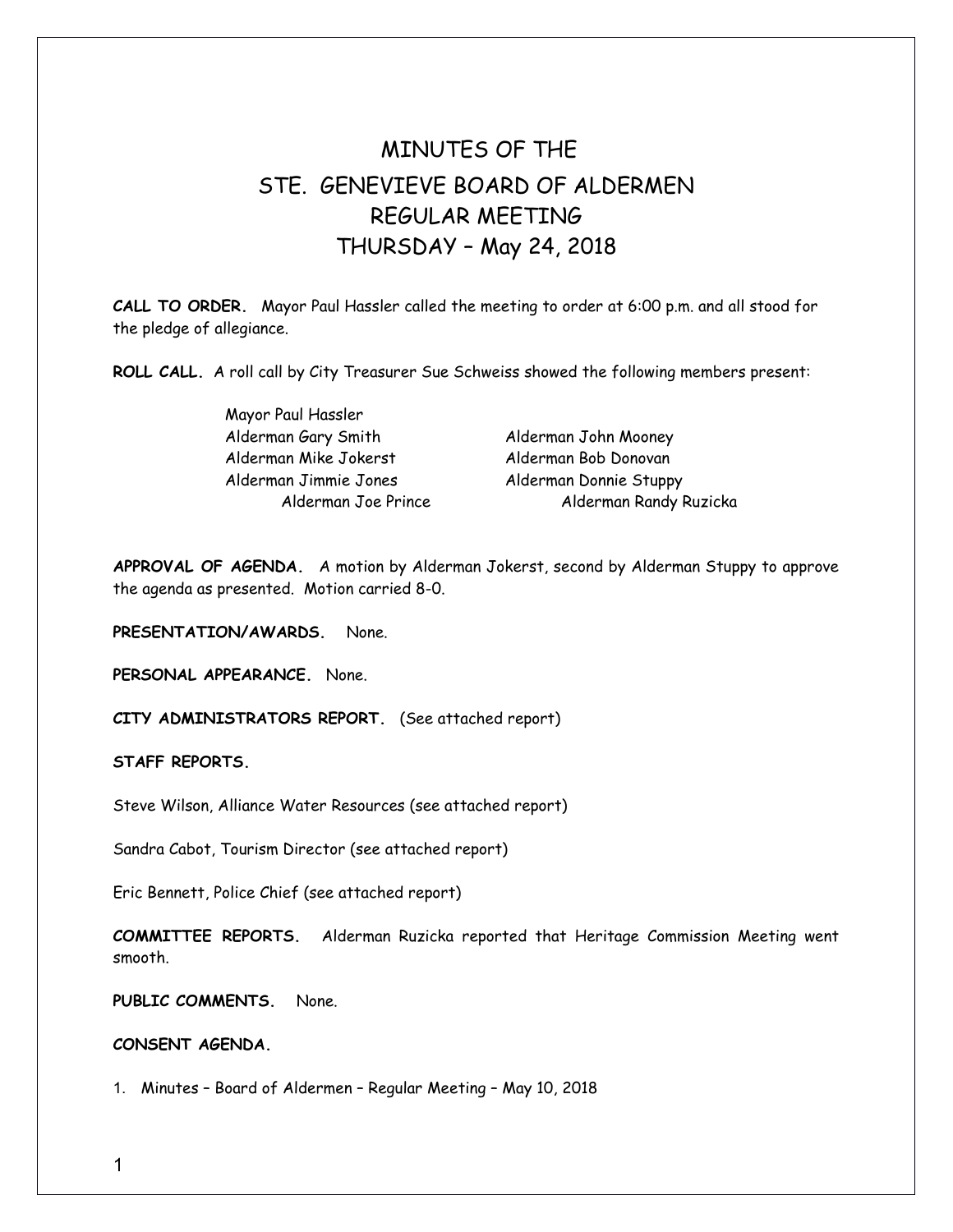- 2. Treasurer's Report April 2018
- 3. RESOLUTION 2018 24 A RESOLUTION OF THE CITY OF STE. GENEVIEVE RE-APPOINTING BARBARA BASLER-PETERSON TO THE STE. GENEVIEVE PARK BOARD.
- 4. RESOLUTION 2018 25 A RESOLUTION OF THE CITY OF STE. GENEVIEVE APPOINTING BRYANT WOLFIN TO THE STE. GENEVIEVE COMMUNITY ACCESS CABLE BOARD.
- 5. APPROVAL OF 2018 LIQUOR LICENSES, Plaza Azteca Family Grill (El San Felipe), Old Brick, The Orris/Sirros, The Point, Ste. Gen. Winery, Country Mart, Oberle Meats, Rhodes 101 Stops, Week's Diner, Ste. Gen. Parish, Dollar General, Buddy's Place, The Anvil Saloon, Café Genevieve, Show Me Shop, Lewsi Winery, Downtown Sandbar, Save-A-Lot, Casey's General Store, C-Barn, The Family Diner, Audubon's Grill & Bar, Chaumette, Inc.
- 6. Street Closure Request Ms. Cathy Grusling is requesting a street closure for the French Heritage Festival on June 9, 2018 from 10:15 a.m. to 11:45 a.m. on Merchant Street from Main to Dubourg. And the first block of Jefferson Street from Front to Main from 9:00 a.m. to 6:00 p.m.

A motion by Alderman Ruzicka, second by Alderman Prince to approve the consent agenda as presented. Motion carried 8-0.

## **OLD BUSINESS.**

**BILL NO. 4223. AN ORDINANCE AUTHORIZING THE MAYOR TO ENTER INTO A PROPOSAL FOR PROFESSIONAL ENGINEERING DESIGN SERVICES WITH COCHRAN ENGINEERING FOR CHADWELL LANE AND HWY 61. 2nd READING.** A motion by Alderman Stuppy, second by Alderman Smith, Bill No. 4223 was placed on its second and final reading, read by title only, considered and passed by a roll call vote as follows: Ayes: Alderman Gary Smith, Alderman John Mooney, Alderman Mike Jokerst, Alderman Bob Donovan, Alderman Donnie Stuppy, Alderman Jimmie Jones, Alderman Joe Prince, and Alderman Randy Ruzicka. Nays: None Motion carried 8-0. Thereupon Bill No. 4223 was declared Ordinance No. 4154 signed by the Mayor and attested by the City Clerk.

**NEW BUSINESS.** 

**OTHER BUSINESS.** None.

## **MAYOR/BOARD OF ALDERMEN COMMUNICATION.** None.

**EXECUTIVE/CLOSED SESSION.** A motion was made by Alderman Smith, second by Alderman Donovan to go into closed session to discuss real estate matters as authorized by Section 610.021 (2), RSMO. Motion carried 8-0 with a roll call vote as follows: Ayes: Alderman Gary Smith, Alderman John Mooney, Alderman Mike Jokerst, Alderman Bob Donovan, Alderman Donnie Stuppy, Alderman Jimmie Jones, Alderman Joe Prince, and Alderman Randy Ruzicka. Nays: None Motion carried 8-0. 6:35 p.m.

**ADJOURNMENT.** At this time Mayor Hassler adjourned the meeting. 6:50 p.m.

**Respectfully submitted by,**